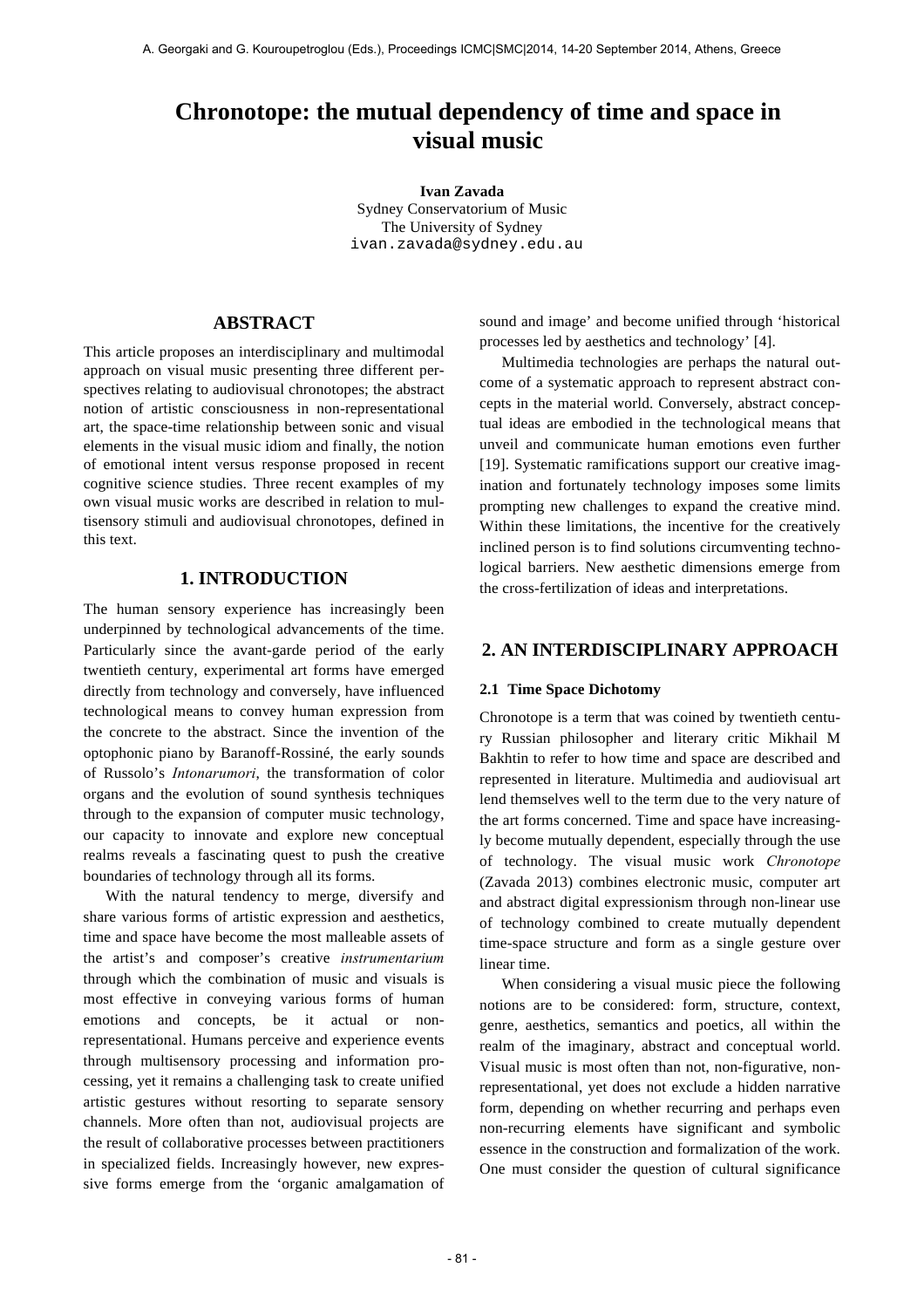and social context in which a visual music piece is created. Paradoxically, works combining several layers of material and media can have contrasting attributes containing both narrative and abstract connotations but remain non-figurative in most cases. Which alludes to the question of representational versus non-representational art.

#### **2.2 Semiotic Metaphor**

In his four essays on the dialogic imagination, Bakhtin proposes the idea that in poetic genres, artistic consciousness – understood as a unity of all the author's semantic and expressive intentions – fully realizes itself within its own language… the language of the poet is his language, he is utterly immersed in it, inseparable from it, he makes use of each form, each word, each expression according to its unmediated power to assign meaning as a pure and direct expression of his own intention [3].

The same ideas can be applied in the context of realizing, materializing emotions and consciousness in visual music, where the immersive experience becomes an extension of the composer's mind, an abstract representation of the artist's interpretation of time and space, the world we live in.

Bakhtin makes the case that verbal art must overcome the divorce between an abstract 'formal' approach and an equally abstract 'ideological' approach. In this context, 'Form and content in discourse are one, once we understand that verbal discourse is a social phenomenon social throughout its entire range and in each and every of its factors, from the sound image to the furthest reaches of abstract meaning' [3].

In terms of chronotopic analysis, meanings exist not only in abstract cognition, they exist in artistic thought as well and we incorporate them into the sphere of spatial and temporal existence (as chronotopes), as well as into the semantic sphere. Bakhtin argues that meanings within our (human) experience must take the form of a sign that is audible and visible for us. Without such temporalspatial expression, even abstract thought is impossible [3].

## **3. AUDIOVISUAL CORRESPONDENCES**

#### **3.1 Visual imagery in the creative process**

The interdisciplinary scientific study of the mind and its processes may open new avenues on how audiovisual information is represented, processed, and transformed. The various degrees by which they may be correlated in visual music may also involve aspects of psychology, philosophy, linguistics, anthropology, neuroscience and artificial intelligence, all of which are foundational aspects of music making and artistic creativity. Cognitive sciences can offer deeper understanding of the unexplored notions of pluri-dimensional thinking during the creative process, which can induce emotional responses in both the creator and observer/listener during the creative process itself and delivery of the work in a specific performance context [13,25,26].

Visual and auditory stimuli take on different meanings when presented in various contexts, spaces and times, creating multisensory congruence involving mechanisms sensitive to audiovisual correlation. According to Blake and Sekuler, our brain has an area called the *superior colliculus*, which is mainly responsible for visual processing [6]. However, besides receiving visual input, cells in this area also receive auditory input from the ears. Because they receive sensory input from the eyes and ears simultaneously, these are called multisensory cells. Interestingly, for these multisensory cells to respond, the auditory and visual stimulation must originate from the same region of physical space (i.e. if a spot of light appears from the upper right portion of the visual field, that cell will respond to sound only if it, too, comes form the same vicinity) [6]. This response, however, is not sufficient for the complete understanding and interpretation of the perceived audiovisual stimulus.

#### **3.2 The creative mind and perceptual feedback**

Recent advances in functional neuroimaging have enabled researchers to understand and even predict perceptual experiences with a high degree of accuracy. For example, it is possible to determine whether a subject is looking at a face or some other category of visual stimulus such as a house etc... The right hemisphere is responsible for visual and musical perception, interpreting non-verbal information and spatial processing, whereas the left hemisphere of the brain is responsible for symbolic/linguistic processing of information including the conceptual aspects of art [25]. A priori this is well known information and worth noting in the context of an audiovisual chronotope (defined later in this article) in terms of the cognitive processing of concepts such as time and space.

Physiological responses and neurological activity provide information on how the mind reacts to certain sensory stimuli such as music listening. Functional Magnetic Resonance Imaging (fMRI) and Position Emission Tomography (PET) reveal complex cognitive, motor and emotion-related activity in the brain when a subject listens to music or sound stimuli. In some cases there is a significant dopamine release during the anticipation phase, and that drastically changes where there is release or the subject experiences a change in the state of the music such as a cadenza for example. Recent studies on anticipation and reward systems in music show how hemodynamic responses and dopamine activity were maxi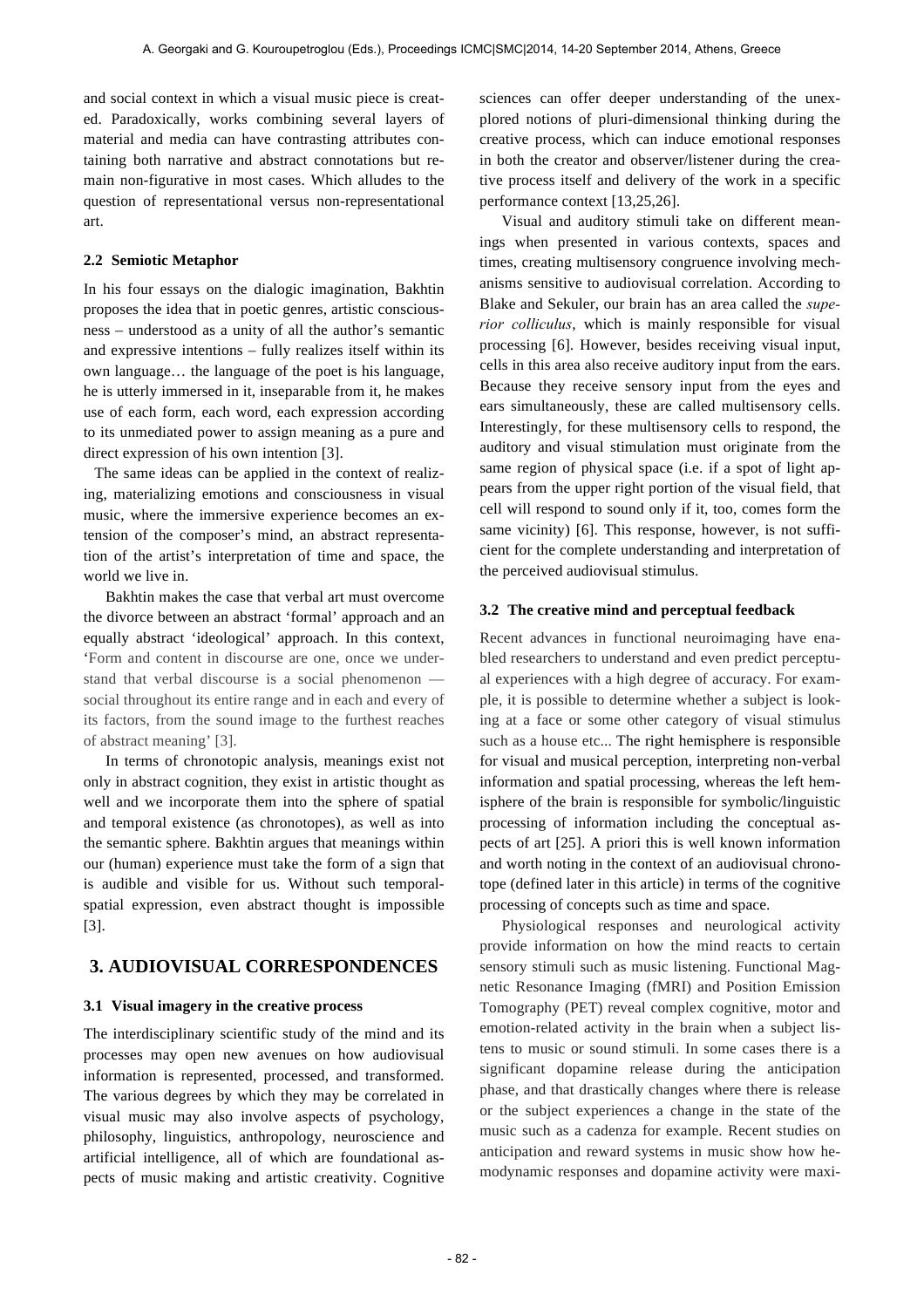mal in the caudate during anticipatory phases, but shifted more ventrally to nucleus accumbens during peak emotional responses [23]. Other studies revealed how neural processing can be localized according to the extraction of specific perceptual features found in music. In particular, when listening to a naturalistic stimulus (e.g. a musical composition), the temporal evolutions of timbral, tonal and rhythmic musical features involve large-scale cognitive, motor and limbic brain circuitry and correlate to acoustic feature extraction procedures [2]. Such experiments illustrate the radical switch in the mind when experiencing key transitions in music during listening tests, affecting cognitive, motor and emotion-related circuits in the brain. Conversely, it would be interesting to develop strategies to observe brain activity during the creative process, and analyze subject response correlation for specific audiovisual cues in both the listening and creative processes. It has also been shown that it is possible to train people to manipulate their own brain activity and improve their visual sensitivity through neurofeedback where real-time brain imaging enables participants to watch their own brain activity on a screen [24].

Juslin and Vastfjall examined the notion of emotional response to music and developed a theoretical framework featuring six underlying mechanisms through which music can induce emotions. One of them being visual imagery, 'a process whereby an emotion is induced in a listener because he or she conjures up visual images … while listening to music '[17]. The emotions are the result of an interaction between music and these images. Juslin notes that listeners appear to conceptualize the musical structure through a metaphorical non-verbal mapping between the music and 'image-schemata'. Further to this it was argued in [17] that musical emotions cannot be studied without respect to how they were evoked (i.e. during the creative process and design). The need to consider underlying mechanisms of emotional response to music is highlighted in [13], particularly during the development of applications where music is intentionally designed to stir emotions by exploiting various crafting means and compositional techniques.

#### **3.3 Audiovisual Poetry and Time**

In addition, our perception of time reveals of our emotional state, there is no single, uniform time, but rather multiple times which we experience. Sound and image are parallel brains, they have a direct connection between the brains. Felix [18] poses the following question which relates to the former concept of neurofeedback; Is there a possibility of creating a piece that becomes an experience deep enough that transforms our neuronal conditioning and presents reality anew? Our temporal distortions are therefore a direct translation of the way in which our brain and body adapt to these multiple times" [11].

The former predicament implies audiovisual chronotopes take new forms within extra-musical content, embodying visuals to express visual, spatial and temporal information, insofar as the trans-sensory experience and understanding of the intersemiotic translation (transposition) system [27] to examine the degree of significance between corresponding sensory elements (as demonstrated in [1,8] the translation of visual poetry requires access to a new semantic system that is visually oriented otherwise the "literary" rendering of a visual poem may end up deficient). Thus, examining chronotopes in visual music within a new semiotic framework is essential to find ways of extracting it's underlying narrative.

#### **3.4 Chronotope: The Visual Music Project**

The accompanying visual music work *Chronotope* explores the synergy and correlation between diverse forms of media, from the minute motions of human skeletal muscle cells captured on microscopic time-lapse video, to large scale digital areal photographs of the Great Barrier Reef and other typical images of the vast Australian landscape intricately layered into new audiovisual compositions creating astounding abstract universes. *Chronotope* is a representation of the multi-scale world we live in through the blending of senses allowing the composer to express atypical interpretations of natural phenomena and abstract ideas (see Figure 1).



**Figure 1**. Frame taken from Chronotope Visual Music Project created in Fulldome format by Ivan Zavada.

The work was created in Fulldome<sup>1</sup>, an immersive dome-based video projection environment where the

l

 $^{\rm 1}$  The Fulldome Database http://www.fddb.org/fulldome/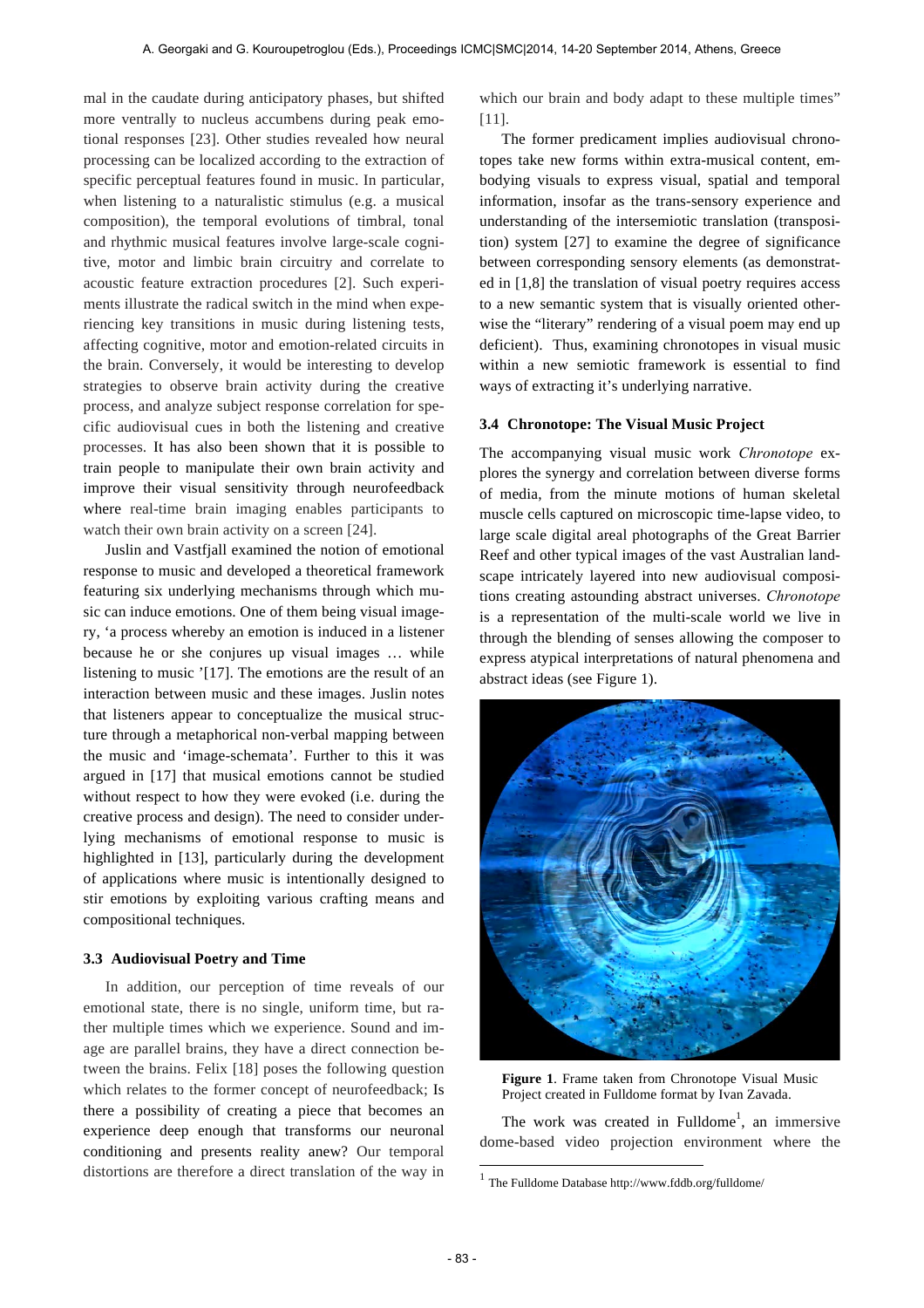viewer is surrounded by the video projection in a hemispherical angle of view (e.g. planetariums and digital theatres). Visual music in its modern form has the potential to extend human consciousness and perception and evoke specific emotional responses through the combination of sound and moving image [7].

The project's aim was to design an integrated compositional framework combining various layers of electronic media. The main intention was to seek a formalised and systematic approach to manage several influences, meanings and sources, and relate them in a combined holistic way to create a personal audiovisual extrapolation of the creative processes involved to convey a particular emotion throughout the development of the work, both in its creation phase as well as during the listening experience.

#### *3.4.1 Methodology*

A cohesive horizontal approach was adopted to represent and experience the author's audiovisual imagery and creative intent by conceiving a multi-platform improvisatory performance system. Multimedia software such as Max provides tools to enable coordination aspects of the creative process itself. In particular, Max's ability to manage internal and external communication paths with other software allows the design of systems to monitor the generation, operation and control of messages, signal chains, and so forth, between various production platforms for a unified artistic gesture.

During the creative process, free improvisation was facilitated via protocols such as MIDI and Open Sound Control, integrating networked communication devices (iPad, iPhone, Motion LEAP, Lemur and MIDI controllers) for live manipulation of visual and sound parameters. Visual elements and motion graphic layers were created in Quartz Composer and VDMX software to create geometric shapes. Java and Python scripts were implemented to process over fifteen thousand images for hemispherical dome projection.

Besides the manifold technical aspects of multimedia layering of visual and sound textures, the ability to mentally process and accurately combine discrete layers of audiovisual material into a unified artistic gesture implies non-linearity of the creative thought process. Improvisational models suggest there is a strong correlation between creativity and improvisation [5,14]. The actualization and combination of real-time performances with offline/non-linear editing techniques can generate contingent and valuable artistic outcomes through feedback and anticipation [20,22].

The combination of materials and correspondences between sound and image implies extra-visual (nonvisual) and extra-musical (non-auditory) information in the form of an abstract discourse. Throughout the visual music work *Chronotope* pulsations and modulations are applied to sound, rotations and contrast changes are applied to geometric elements in counterpoint to varying textural visual backdrops. This creates a sense of complementarity, and paradoxically, at some points during the work the sound elements are completely decorrelated with the image sequences and these chronotopic variations create a sense of false synchronization on a primary perceptual level (perceptual decoupling), yet these asynchronous events are still perceived as synchronous due to the relationship between visual motion and its sonic counterpart. Studies in audio-visual speech perception may provide evidence on coherence mechanisms that may differ in the case of visual music correspondences.

An audiovisual work can be static or dynamic in nature; it can take the form of a score, motion graphics, video music or a photo accompanied by sound. In visual music, a chronotope emerges from the mind of the artist when the work is created and, conversely, relates to the imaginary time-space world the artist seeks to materialize, represent and communicate to him/herself and the audience. The following question arises when considering compositional intent, artistic consciousness and emotional response of the listener: how are audiovisual cues, conceptual events and emotional responses correlated in visual music?

#### **3.5 Antipode**

A further example is the work Antipode (Ivan Zavada 2012), a network music composition exploring audiovisual correspondences and the relationship between nonsymbolic, abstract visual representations and sonic/musical gestures (see Figure 2). The concept relies on a grid whereby corresponding column and row coordinates trigger specific image and sound combinations. The visual score therefore encodes expressive performance features and at the same time suggests musical motifs and textures can be adopted in various musical contexts, instrumentations and configurations and form structural music-emotion rules [21].



**Figure 2**. Antipode: a visual music score created for network music performance.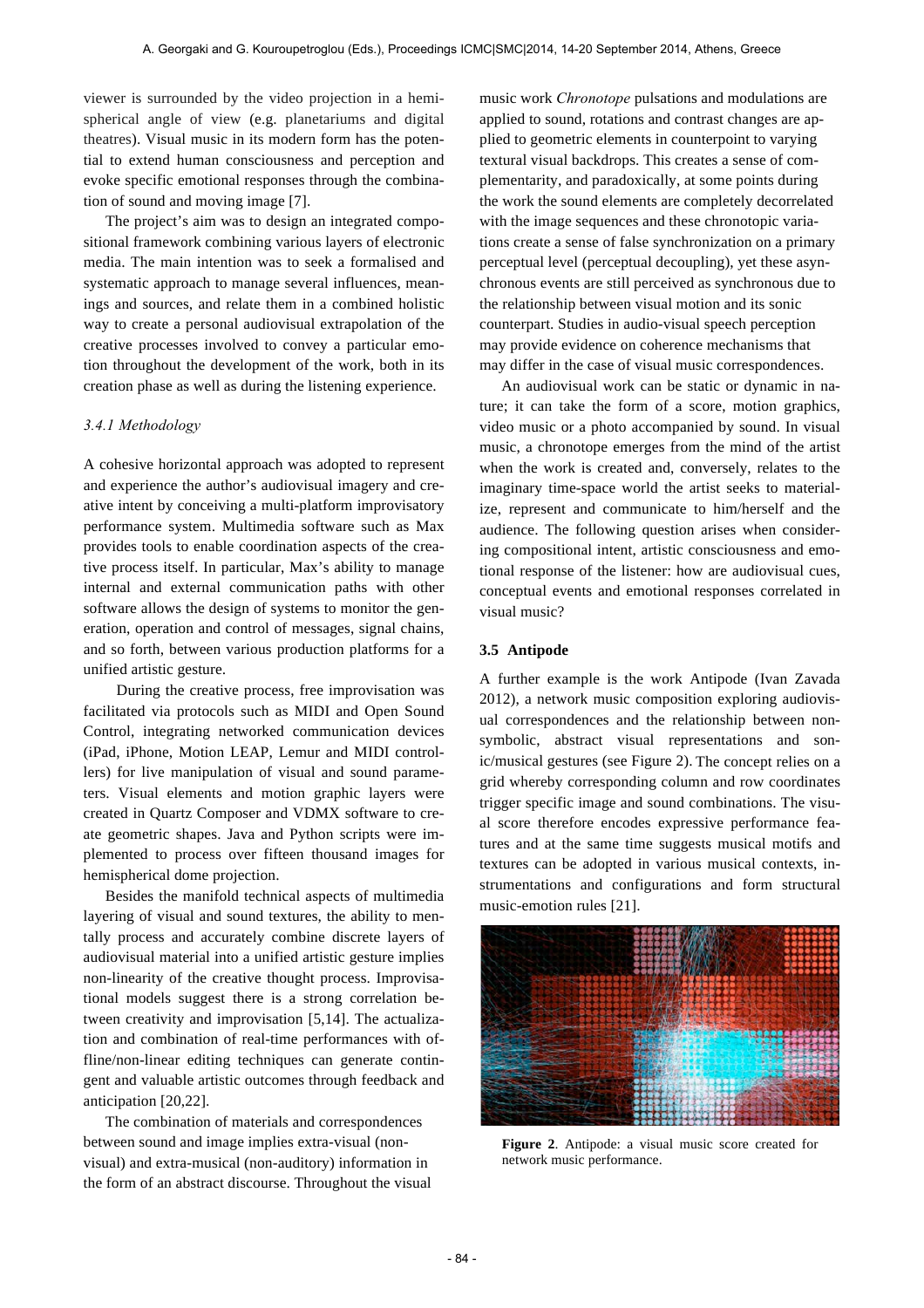Complex imagery translates into multi-parametric musical information. Colour, shape, brightness, contrast, movement, direction, layers, symbols, space, speed, etc… are variables that can be interpreted in music-related perceptual features such as pitch, rhythm, key, dynamics, timbre, etc… See Figure 2.

#### **3.6 Cognitive Sound Image**

The interactive installation Cognitive Sound Image (Ivan Zavada, Deborah Kim 2013) focuses on the cognitive processes in music through the visual representation of performance gestures on the Korean percussion instrument *Janggu* with newly designed *Janggu* symbols and moving images. The aim of this creation is to examine the human perceptual system, and contemplate how the audience perceives *Janggu* symbols projected on screen correspond with the matching sound of *Janggu* and the playing motion/gestures of the performer. The work also explores new ways in which the performer can develop competencies in the ability to perceive, interpret and manipulate visual symbols through moving images and visual textures while performing a combination of precomposed and improvised *Janggu* pieces as a live performance (see Figure 3).

The speed and dynamics of playing are determined by the texture and brightness of the moving images. This work was designed as a way to extend and modernize Korean Traditional Music. This is perhaps what rolling out of the piece means as you are engulfed in the immersive visual and rhythmic textures.



**Figure 3**. Cognitive Sound Image: a visual music score and installation for *Janggu* and electronics.

## **4. AUDIOVISUAL CHRONOTOPE**

Emotional energy conveyed through art is paramount in understanding the medium [15], in particular with visual music where audiovisual associations and interconnections create temporal dynamic variations.

There are varying levels of narratives integrated in audiovisual media as well as different levels of perception and cognitive understanding of existing narratives, depending on the spectator's or the observer's awareness and understanding of the implicit narrative. Let's first distinguish between sound as an abstract entity in audiovisual media and the more functional role of sound in enhancing the narrative in a soundtrack for film/video and sharing the role of structuring time and space.

Emphasis is placed on conceptual, non-diegetic development of an abstract narrative. We shall purposefully include the word narrative to refer to the implicit development of a different scale, in a similar manner that cameras can focalize, zoom into specific areas of a movie set, it is possible to focalize on a micro-dimension of time that constitutes the outcome of a work that was created over a much longer period of time but represents the consciousness and creative development of the protagonist, a creator of audiovisual material. Within this context we need to distinguish between the more functional role of sound in enhancing the narrative in a soundtrack for a film or video and sharing the role of structuring time and space as opposed to sound as an abstract element of audiovisual media.

A parallel can be found in Mikhail Bakhtin's essays on the problems of literature and esthetics where he defines the chronotope (literally: "time-space") as the "intrinsic connectedness of spatial and temporal relationships that are artistically expressed in literature". It expresses the inseparability of space and time. "In the literary artistic chronotope, spatial and temporal indicators are fused into one carefully thought-out, concrete whole. Time, as it were, thickens, takes on flesh, becomes artistically visible; likewise, space becomes charged and responsive to the movements of time, plot and history. This intersection of axes and fusion of indicators characterizes the artistic, [audiovisual] chronotope" [3].

#### **4.1 Synchresis versus Synchronicity**

Michel Chion refers to as false sync points, or momentary dissociation between the visual and sound content. Breaking anticipated synchrony can be deceptive to the spectator, yet create a sense of space-time realignment in the spectator's mind and malleable perception through the senses. These moments make reference to temporal elasticity such as slow motion animation or time stretching.

Synchresis, the term coined by Chion (combination of the terms synchronism and synthesis) describes the spontaneous link between a particular auditory phenomenon and visual phenomenon when they occur at the same time. The synthesis part of the term implies a coordination of various mediums or layers and has phenomenological implications, and 'is rooted in the mechanisms of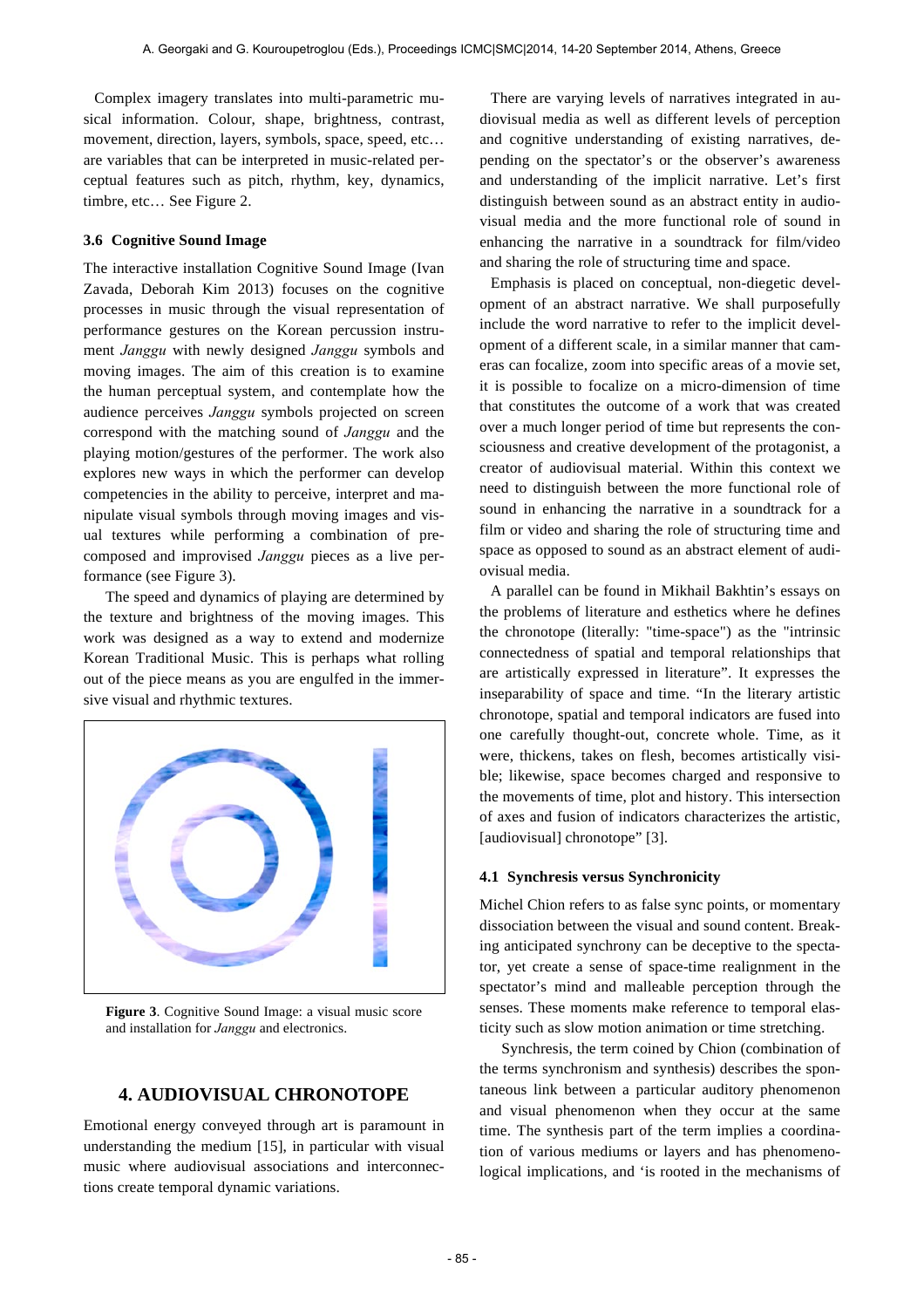perception and cognition' [9]. This could also be referred to as audiovisual synchrony and differs from the meaning of synchronization implying a coordination of sorts, or alignment/combination of different phenomena occurring at the same time or rate upon capture of the events with a camera or sound recording device – like in the case of cinema. Diego describes this as the parametric relationships between audio and video gestural profiles yet underlines the notion that 'two events occurring at the same time may be spectromorphologically unrelated' [12].

This leads us to the idea of synchronicity to describe events that appear significantly related but have no discernible causal connection [16]. Many visual music works incorporate synchronicity as a vehicle of expression, associating abstract visual concepts such as shape, texture, movement that change with synchronized sound albeit without any causal connection. The listener/viewer experiences audiovisual events as a unified phenomenon although they are not significantly related and the original meaning is lost, similarly to the compositional concept of musique concrète elaborated by Pierre Schaeffer in it's manifestation through the sound object.

From a perceptual perspective, the variation of rate or time scale implies a malleable synchronicity. Much of the postproduction tools available for audiovisual media allow precise methods to achieve synchresis, and at the same time afford the creator to experiment with synchronicity as a new parameter to achieve engaging perceptual effects not possible otherwise and work against the normal expectations of audiovisual association. The image magnetizes sound in space and asks what sound typically leads us to ask about space. In Michel Chion's terms, "loose synch gives a less naturalistic, more readily poetic effect" [9]. With multimedia applications it is a simple matter to dissociate meaning from the visual source, time and space become two separate entities and image-sound associations are recreated by the perception and association of known gestures in the known world [10].

On a more abstract level however, a chronotope (in audiovisual media) refers to the perceptual and cognitive association between time and space represented by sound and image. The faculty of processing and interpreting spatio-temporal information and apply knowledge and experience to perceived phenomena creates a new vehicle for the expression of human thought, emotion and interpretation of the world we live in. Although abstract, it's a new and emerging environment to further our capacity to synthesize mental imagery. Interpretation by an audience will be influenced by variables such as communication modes, context, familiarity with previous works, number of times the work is seen or heard and will affect the perceptual processes and appreciation of the work itself. It becomes a form of multimodal encoding, just like a narrative literary description of an event where it is assumed that only certain elements suffice to portray that event and provide a clear understanding of the story or particular event; like the heat that emanates from the fireplace, emotion emanates from an audiovisual work.

#### **4.2 Defining Audiovisual Chronotope**

In the context of visual music, we can define an audiovisual chronotope as a unique multisensory combination involving physical dimensions, namely sound, time and space, to express creative thought and its underlying processes in the abstract world in order to forge an idiomatic artistic identity. A chronotope may reveal information on the creative mind and the context in which the work was designed and may shed some light on the cognitive processes involved in the elaboration and interpretation of a multi-layered artistic gesture involving different media. Visual music, as a unified form of expression, may reveal the way in which humans interpret, organize, categorize, prioritize, and process information through multimedia applications.

## **5. CONCLUSIONS**

This article complements three creative research experiments in visual music, focusing on the correspondence and correlation of auditory and visual stimuli through abstract audiovisual representation. A definition for chronotope was proposed in the context of visual music. Further investigations in cognitive activity during the creative process will open new paths toward understanding audiovisual chronotopes and perhaps unravel the semantic and expressive intents of visual music composition. The essence of the message and expressive audiovisual gestures are not necessarily encoded in the symbols themselves, but unfold throughout the progression and sequence of abstract elements conveying human expression and emotions associated with either layer of the construction (auditory, visual, or a combination of both). Finally, an in depth understanding of the creative processes involved in visual music will lead researchers to appreciate the artistic discourse as an intrinsic social phenomenon throughout its entire range and in each and every aspect of its elements from the sound and the image to the furthest reaches of abstract meaning, through audiovisual chronotopes, enhancing expressive content, conveying human emotion and consciousness and heightening, enriching the spectator's immersive experience.

#### **Acknowledgments**

The author would like to thank photographer Thomas Joannes, microbiologist Dr Leslie Caron and production assistant Rebecca Cernec for collaborating and supporting this cross-disciplinary journey through time, sound and images of all scales.